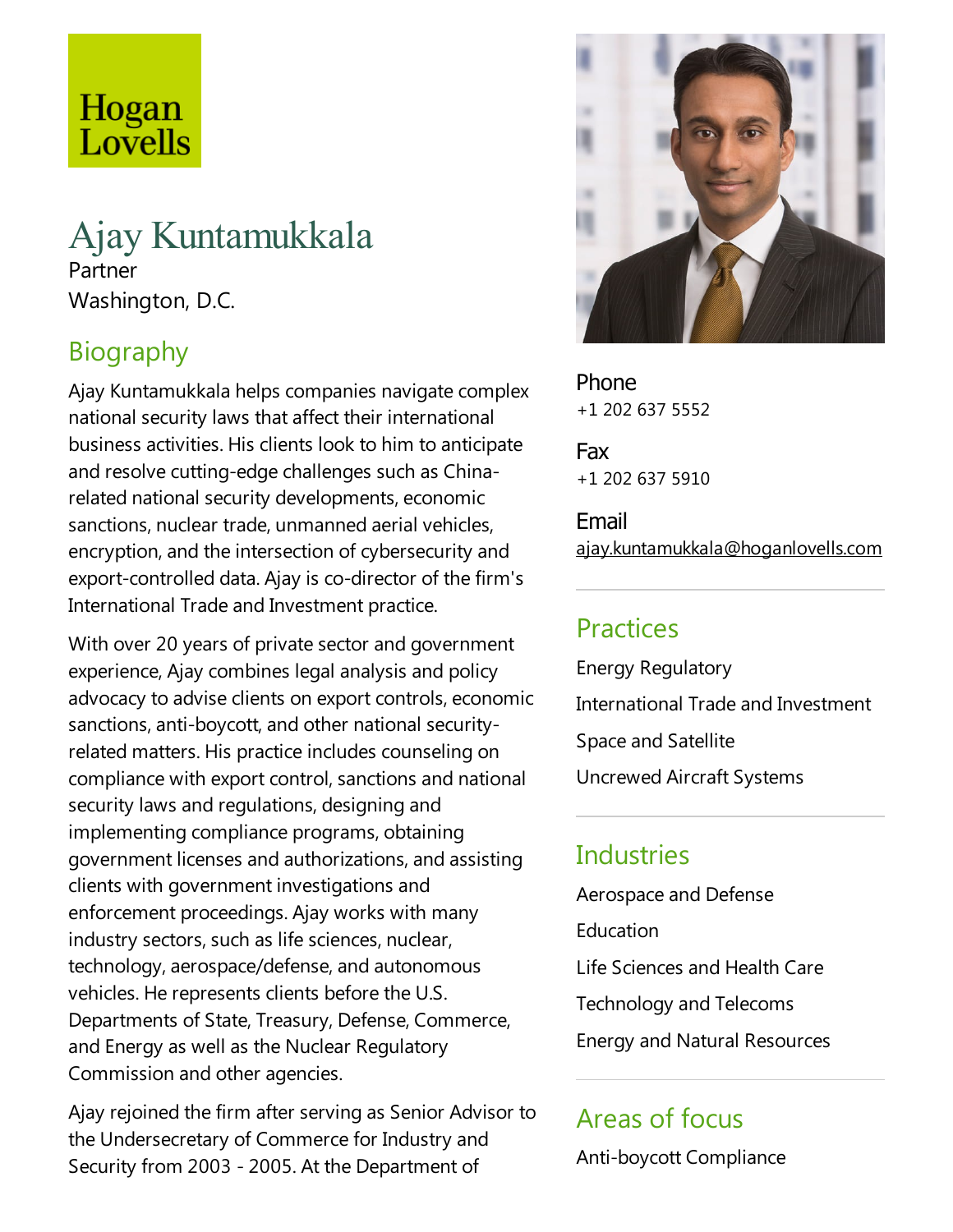Commerce, he counseled the undersecretary on a range of issues involving international trade and national security, including U.S. export control policy and high-technology trade. He supported the agency's international initiatives such as the U.S.-India High Technology Cooperation Group, which expanded hightechnology trade with India. He served as the undersecretary's appeals coordinator, presiding over informal hearings and advising on the disposition of administrative appeals and enforcement proceedings.

#### Representative experience

Advise high-technology company on an export control assessment, classification, licensing, and strategy regarding company's drone program.

Assist large global medical device company with assessment of its sanctioned country activities and related voluntary self-disclosures to BIS and OFAC.

Assist leading global life sciences company with a range of sanctions matters, including counseling, licensing, and self-disclosures.

Advise leading internet company on potential provision ofapps and services in sanctioned countries.

Assist nuclear companies, including reactor vendors, software developers, utilities, suppliers, and consultants on nuclear export control matters.

Counsel information security company with encryption export control issues.

Advise global life sciences company with an antiboycott voluntary self-disclosure to BIS.

Advise U.S company concerning best practices for securing export controlled data on IT systems.

## Awards and rankings

- **E** Energy: Nuclear (Regulatory & Litigation) (USA), Chambers Global, 2015-2018
- 2017 Export Control Practitioner of the Year Highly Commended, WorldECR Award, 2017

Anti-money Laundering

**Sanctions** 

Technology Transfer, Deemed Exports, and University Based Fundamental Research

Trade Legislation, Policy, and **Negotiations** 

Export Controls

Nuclear Power

#### Education and admissions

## Education

J.D., Georgetown University Law Center, 2000

M.P.P., Harvard University, 1998

B.A., Boston College, summa cum laude, 1995

#### **Memberships**

Member, American Bar Association

Member, Society of International Affairs

Member, South Asian Bar Association

#### Bar admissions and qualifications

District of Columbia

Maryland